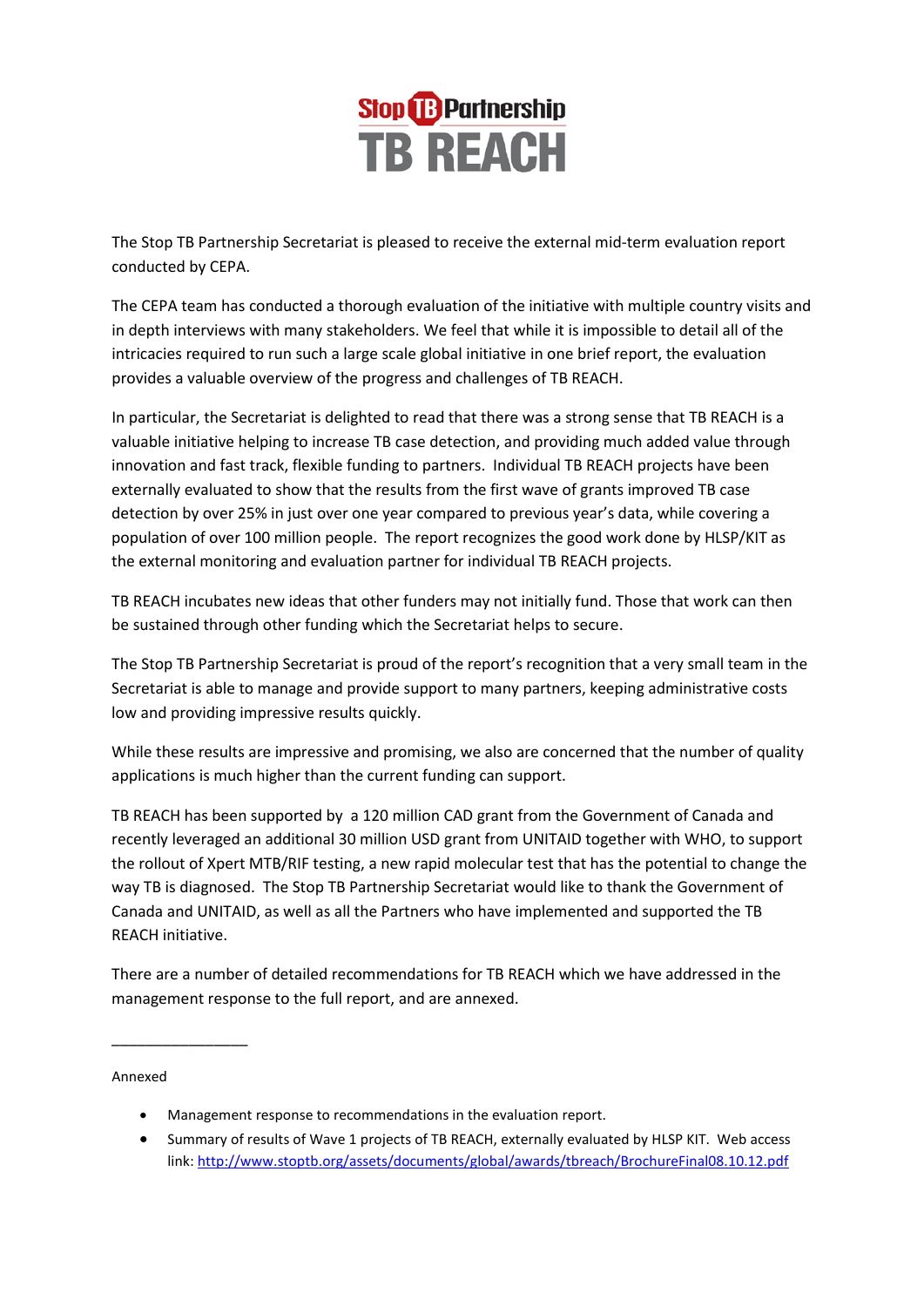| <b>Theme</b>                  | Recommendation                          | <b>Management Response</b>               |
|-------------------------------|-----------------------------------------|------------------------------------------|
| 1.1 Strategic recommendations |                                         |                                          |
| <b>Funding waves</b>          | TBR could adopt a two-stage proposal    | Agree.                                   |
| and proposal                  | process. Applicants would submit a      |                                          |
| process                       | concept note and shortlisted            |                                          |
|                               | applicants would then submit a full     |                                          |
|                               | proposal.                               |                                          |
| Sustainability                | Develop a framework that defines and    | Agree. The TBR Secretariat will          |
| and scalability               | identifies high and poor performing     | develop this framework for future        |
| of grants                     | grants, to ensure that TBR focuses on   | waves of TBR funding.                    |
|                               | the projects with the highest impact/   |                                          |
|                               | benefit                                 |                                          |
|                               | TBR should be more proactive in         | Agree. We make an effort with the        |
|                               | raising awareness of its projects and   | few human resources available at the     |
|                               | their results among key TB donors. At   | TBR secretariat, but will involve the    |
|                               | the global level, donors could agree to | communications and advocacy team         |
|                               | better harmonise their interventions    | of the Partnership Secretariat more in   |
|                               | and support to ensure sustainability/   | this effort as well as other Partners    |
|                               | scaling up of high-impact approaches.   | who have country presence.               |
|                               | The PRC/ Secretariat could engage       | Partially agree. While TBR would like    |
|                               | with the NTP managers (and other key    | to engage NTPs on a more regular         |
|                               | country partners) during the proposal   | basis, TBR supports projects in over 40  |
|                               | process (also on an on-going basis) to  | countries and receives over 300          |
|                               | solicit feedback on: alignment of       | proposals during each Wave. It is not    |
|                               | proposals with the country priorities;  | feasible to do this with the current     |
|                               | what might work well in the country     | staff (2 technical and 2 support staff). |
|                               | context; and whether similar            | Our partners presenting proposals        |
|                               | interventions have been tested          | have this primary responsibility. TBR    |
|                               | previously.                             | will collaborate with technical          |
|                               |                                         | partners to provide support in           |
|                               |                                         | proposal development.                    |
|                               | TBR could do more to clarify the roles  | Agree. This will be done considering     |
|                               | and responsibilities of the NTP before, | the feedback that TBR has received       |
|                               | during and after the TBR grant.         | from different types of partners, and    |
|                               |                                         | focusing on the need for innovation      |
|                               |                                         | and scale up of successful               |
|                               |                                         | interventions.                           |
|                               | Towards the end of each grant, TBR      | Partially agree. TBR Secretariat is      |
|                               | may engage with the NTP and other       | constrained financially and in terms of  |
|                               | country stakeholders to discuss         | HR to undertake this. This will be       |
|                               | options for project sustainability/     | addressed in collaboration with in-      |
|                               | scalability - focussing on the high-    | country partners and also by             |
|                               | performing grants                       | earmarking a budget line in future TBR   |
|                               |                                         | grants for such activities to be         |
|                               |                                         | conducted by the TBR grantees with       |
|                               |                                         | help from other stakeholders.            |
|                               | It is important to document successful  | Agree. TBR is developing a handbook      |
|                               | innovations and models that could be    | describing a variety of case finding     |
|                               | replicated elsewhere                    | approaches in different settings and     |
|                               |                                         | co-authoring numerous peer reviewed      |
|                               |                                         | scientific publications.                 |
|                               | While the current proposal format       | Agree. We will modify the application    |
|                               | includes a section on sustainability,   | form starting with Wave 4 proposals.     |
|                               | additional evidence and specific        | We will also modify the second year      |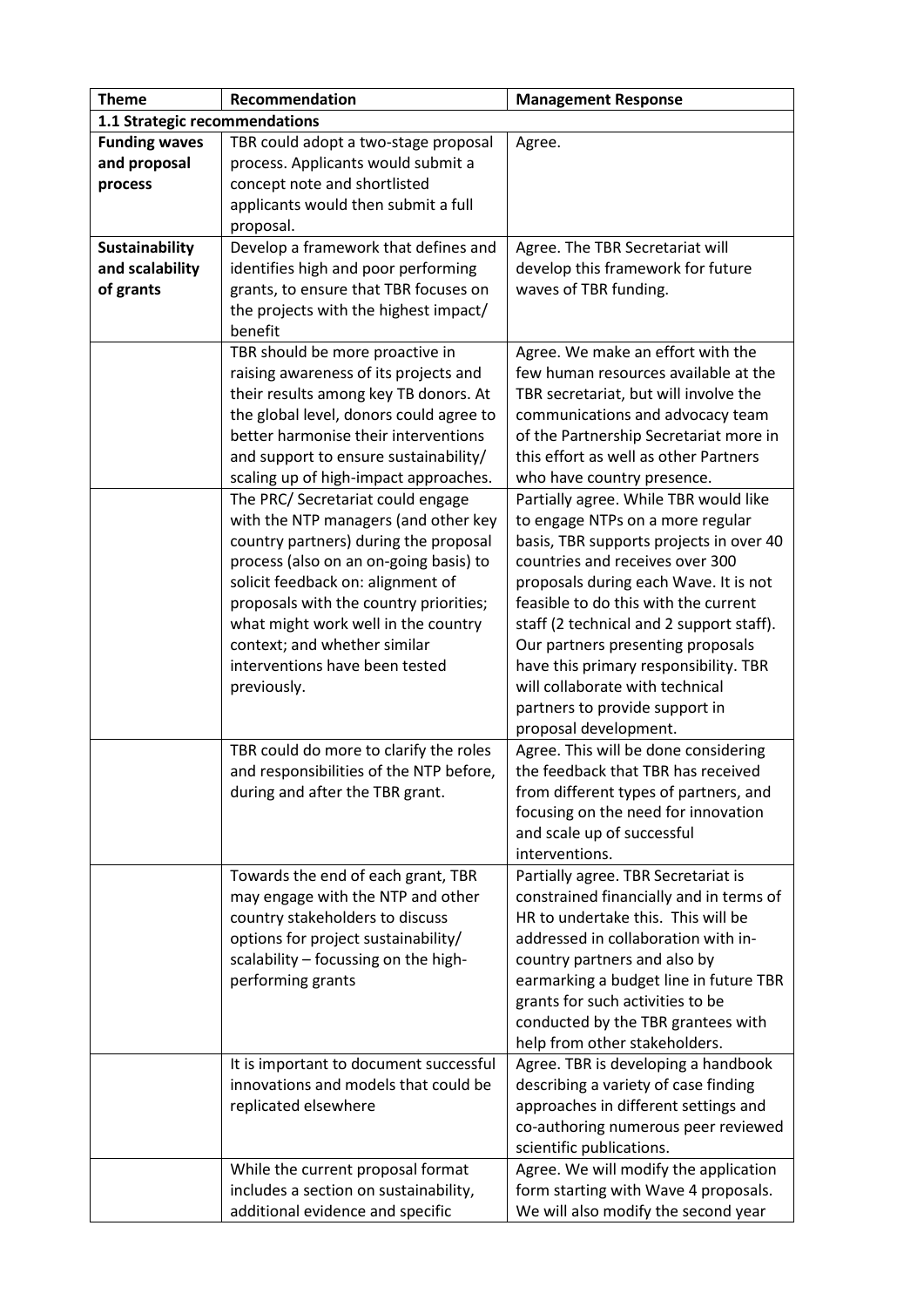|                           | suggestions could be required, albeit<br>recognising that the prospects for<br>sustainability will evolve during grant<br>implementation.<br>Second year grants should propose an<br>'exit strategy'.<br>Co-financing. While arranging co-<br>financing is not possible for all<br>applicants (particularly small NGOs),<br>applications that include credible co-<br>financing could be scored higher.   | application form starting with the next<br>round of proposals for an additional<br>funding year.                                                                                                                                                                                                                                                                         |
|---------------------------|-----------------------------------------------------------------------------------------------------------------------------------------------------------------------------------------------------------------------------------------------------------------------------------------------------------------------------------------------------------------------------------------------------------|--------------------------------------------------------------------------------------------------------------------------------------------------------------------------------------------------------------------------------------------------------------------------------------------------------------------------------------------------------------------------|
|                           | Key criteria in the PRC review. The PRC<br>considers sustainability as one of its<br>review criteria. However, it was<br>accorded a maximum of only 5 out of<br>100 points for Wave 1 proposals, and<br>the potential for scalability is not<br>specifically included. These could be<br>emphasised to a greater degree,<br>including when reviewing proposals<br>for providing a second year of funding. | Partially agree. While sustainability is<br>clearly an important issue, we do not<br>want to take the focus away from<br>innovation and trying new<br>approaches. There is an inherent<br>tension between innovation and<br>sustainability at the proposal stage.<br>Therefore, TBR will strive to achieve a<br>balance between innovation and<br>sustainability.        |
| Second year of<br>funding | TBR might consider increasing the<br>relative funding allocation for this<br>follow-up support with a view to<br>enhance the sustainability/ scalability<br>of its proven and successful<br>approaches, and particularly if it<br>mobilises additional donor funding.                                                                                                                                     | Partially agree. There are limits in<br>terms of human capacity to discuss<br>with the countries we support, and<br>currently there is no budget to<br>conduct these types of activities. Our<br>in-country partners are responsible as<br>well for these types of activities. We<br>may consider suggesting that budgets<br>be included for stakeholder<br>discussions. |
|                           | Define and publish the selection/<br>performance criteria for the second<br>year of support - which would be in<br>line with what it classifies as a 'high<br>performing' project                                                                                                                                                                                                                         | Agree. Currently the review is based<br>around additional cases found, and<br>the M&E feedback focuses on the<br>quality of the data. We will develop<br>these guidelines further and set clear<br>criteria for the next call for proposals.                                                                                                                             |
|                           | Provide more information to grantees<br>on the total funding available and<br>number of projects expected to<br>receive a second year of support.                                                                                                                                                                                                                                                         | Partially agree. In each grantee<br>meeting the second year of funding is<br>discussed with all grantees and how it<br>is limited to a sub set of all projects.<br>We generally do not know upfront<br>exactly how much funding is available<br>and therefore any communication on<br>the funding available will be indicative<br>with a number of assumptions.          |
|                           | Request for and evaluate proposals<br>for the second year of funding after<br>the completion of at least three<br>quarters of project implementation<br>activities under year 1 funding, when<br>more complete and stronger case<br>finding data is available to assess the<br>success of the project.                                                                                                    | Partially agree. When three quarters<br>of implementation data are available,<br>almost a year has passed, making the<br>collection of proposals, preparation<br>and PRC review, second year grant<br>preparation and signing difficult,<br>without jeopardizing continuation of<br>services. However, TBR will look for                                                 |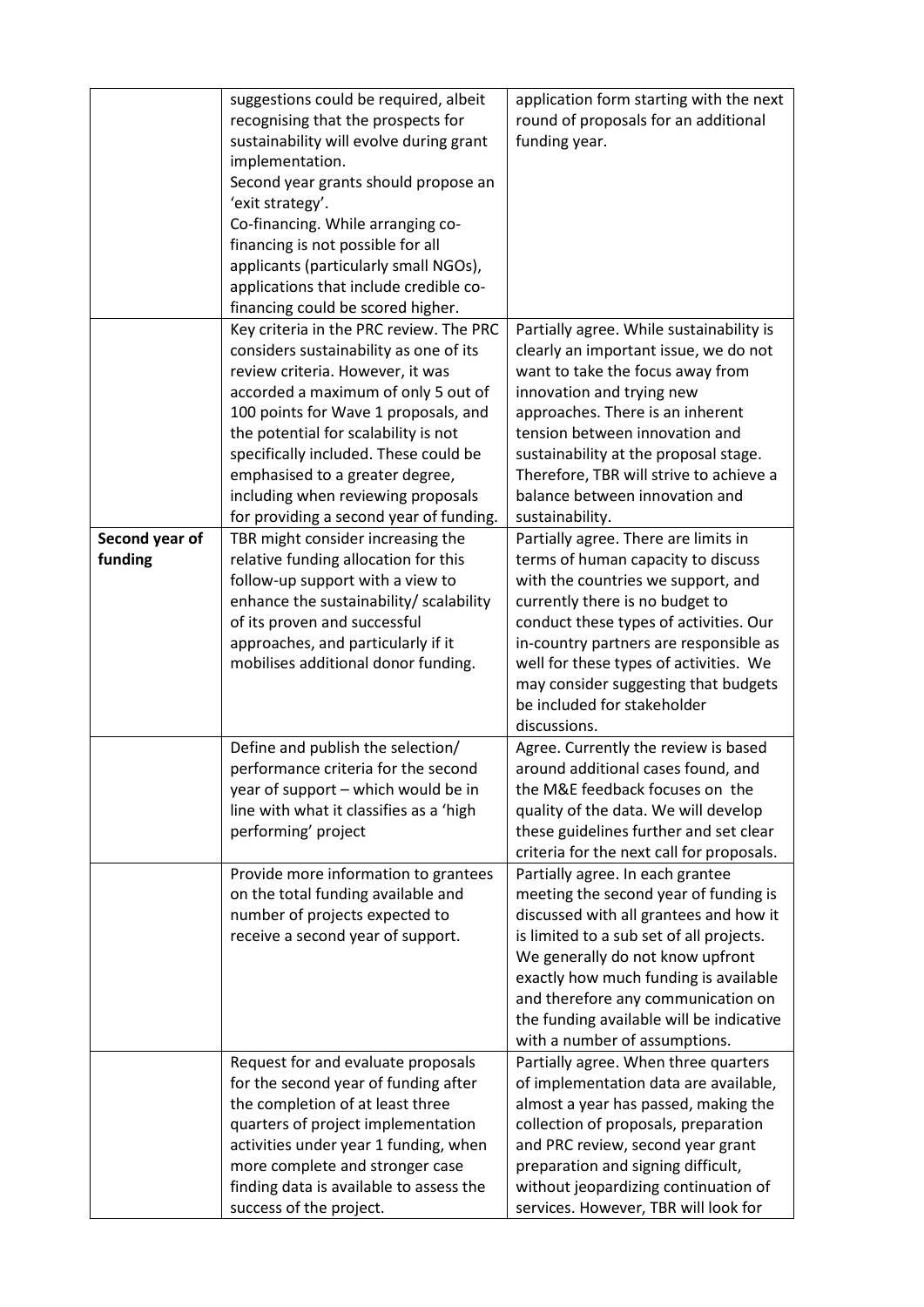|                                 |                                         | better ways of having more data to          |
|---------------------------------|-----------------------------------------|---------------------------------------------|
|                                 |                                         | inform the Proposal Review                  |
|                                 |                                         | Committee decisions on the                  |
|                                 |                                         | proposals.                                  |
| <b>Results</b>                  | TBR should establish a results          | Agree. The TBR Secretariat will             |
| <b>Framework</b>                | framework, clearly defining its overall | develop this framework for future           |
|                                 | goals and objectives and a 'logical     | waves of TBR funding.                       |
|                                 | framework' of outputs, outcomes and     |                                             |
|                                 | impacts to achieve these. The           |                                             |
|                                 | framework should also specify           |                                             |
|                                 | achievable targets along with           |                                             |
|                                 | milestones for key results parameters.  |                                             |
| 1.2 Operational recommendations |                                         |                                             |
| Governance                      | Both the Coordinating Board (or         | Agree.                                      |
| roles                           | Executive Committee) and the PSG        |                                             |
|                                 | need to be encouraged to engage         |                                             |
|                                 | more with TBR and provide strategic     |                                             |
|                                 | guidance on various issues and TBR      |                                             |
|                                 | should have alternates for Board/PSG    |                                             |
|                                 | members                                 |                                             |
| M&E                             | While measuring early case detection    | Agree. Recognizing that there are no        |
|                                 | is difficult in a routine M&E approach, | available standard metrics for early        |
|                                 | it is an important factor for TBR;      | case detection, TBR Secretariat and         |
|                                 | efforts should be made to ensure that   | the M&E agency have had extensive           |
|                                 | data is collected.                      | consultations to come up with the           |
|                                 |                                         | best possible metrics and this will be      |
|                                 |                                         | applied to all Wave 3 projects.             |
|                                 | Despite difficulties in data collection | Agree. This is currently being              |
|                                 | and attributing changes to grantee      | implemented in the online reporting         |
|                                 | performance, reporting treatment        | system.                                     |
|                                 | success rates is essential to measure   |                                             |
|                                 | the impact of TBR.                      |                                             |
|                                 | The M&E agency should assess the        | Partially agree. EQA systems for smear      |
|                                 | EQA of sputum smear microscopy          | microscopy are monitored by national        |
|                                 | where this lab test is used to diagnose | reference laboratories and the NTP.         |
|                                 | TB. More generally, further attempts    | The M&E agency cannot duplicate this        |
|                                 | should be made to conduct quality       | system but can include in their M&E         |
|                                 | checks on the data provided by the      | visit a review of the EQA systems. In       |
|                                 | grantees in their quarterly M&E         | addition, an increasing number of TBR       |
|                                 | reports.                                | projects are now using the Xpert test       |
|                                 |                                         | which is far superior to microscopy.        |
|                                 |                                         | The M&E team visits and reviews data        |
|                                 |                                         | on a regular basis. Grantees are            |
|                                 |                                         | encouraged to discuss in their reports      |
|                                 |                                         | issues that affect data quality, and        |
|                                 |                                         | these are reviewed by the M&E               |
|                                 | It is unlikely that metrics alone will  | agency.<br>Agree. We will focus more on the |
|                                 | adequately capture project-level        | narrative sections of this work in          |
|                                 | performance and challenges              | Wave 3 and 4 reporting.                     |
|                                 | encountered. It is therefore            |                                             |
|                                 | imperative that qualitative aspects     |                                             |
|                                 | such as what worked well and less       |                                             |
|                                 | well and the reasons thereof are        |                                             |